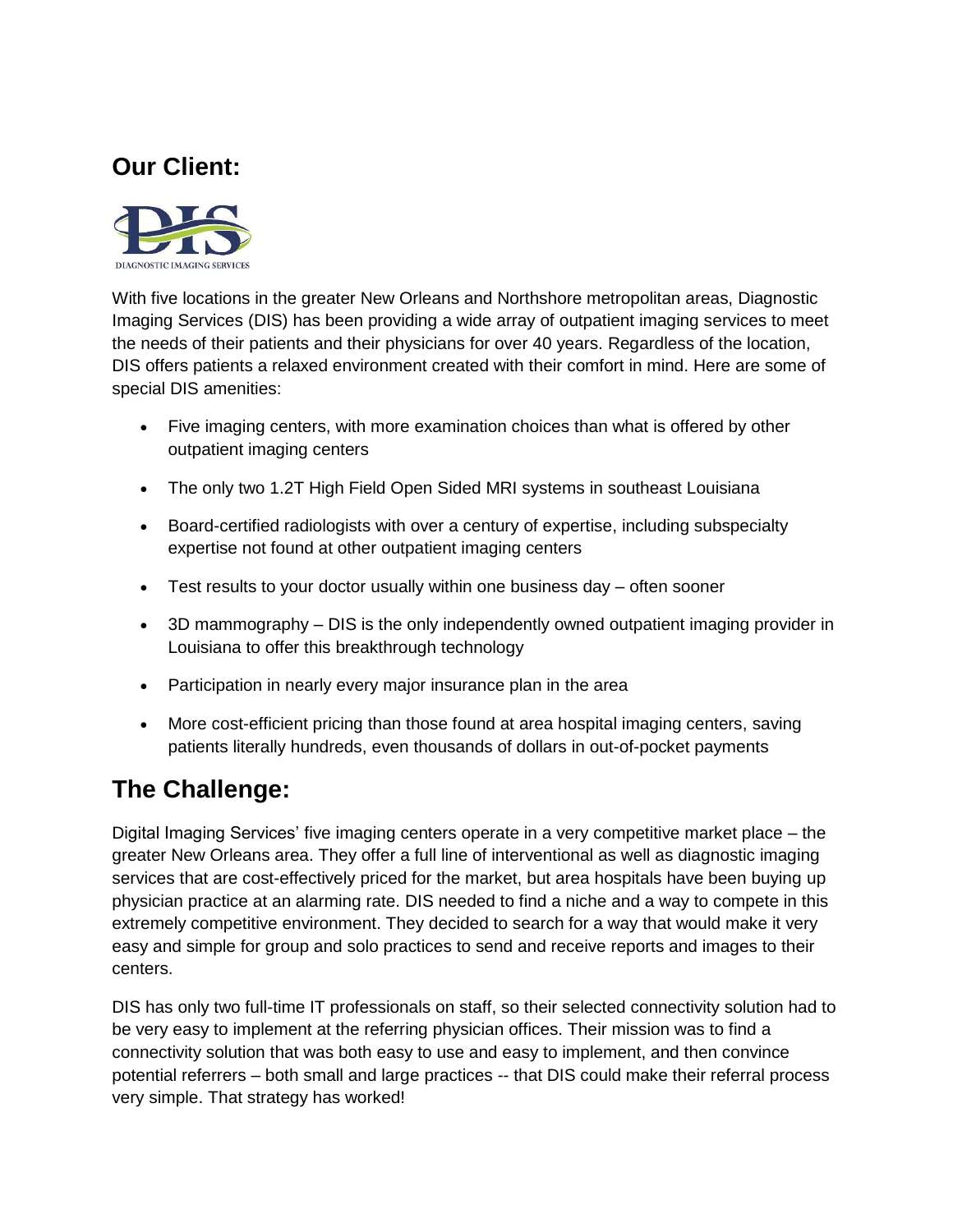## **The Solution:**

After examining several options, DIS chose the D1 Suite from DigitalOne. "We were looking for a connectivity solution that was cost-effective, easy to implement and very simple for our referring physicians to use. That was the niche that we hoped to fulfill in our market area," explained Kathy Rabalais, Director of Clinical Services and Information Systems at Diagnostic Imaging Services.

DigitalOne's product suite has been connecting referring physician practices to centers of care for over seven years. Their connectivity solutions not only help imaging centers enhance and coordinate the care they deliver, but also help them improve their bottom lines with a demonstrable Return on Investment (ROI).

DigitalOne provides DIS with cost-effective alternatives to expensive and time-consuming EMR interfaces. Their solutions offer DIS a competitive advantage to help them grow market share by significantly increasing their referrals and retaining the customers gained by improving service levels. And, to support the small DIS IT staff, DigitalOne does all of the physician practice interface work. They remove all of the headaches of doing individual client interfaces.

In addition to DIS, DigitalOne's tool kit of connectivity solutions is being used in over 600 hundred other referral centers nationwide to connect physician practices to centers of care. Clients can choose between a very low-cost EMR integration solution that allows results to be directly delivered to any physician office EMR, or a no-cost, desktop delivery solution. Both solutions allow referral centers to electronically receive orders and deliver results with images to referring physicians' EMRs.

"We love the DigitalOne solution and so do our clients. We have been very pleased with the results we have achieved," Ms. Rabalais commented.

## **The Results:**

"One of the great things about DigitalOne is that our physicians who use the system refer other physicians to us because the system is so easy to use. You don't need a PACS to send or receive our DigitalOne reports and images. Any small or large practice can easily use the system," Ms. Rabalais said. "We've also connected to Athena Health through the DigitalOne Connection, and this has produced great results for us," she added.

"Our ROI has been tremendous. Since implementing DigitalOne our business has more than doubled. We have had a 194 percent increase in the volume of referrals. In the first quarter of 2016 alone, we have seen a significant dollar increase in both the EMR and desktop connectivity solutions," Ms. Rabalais added.

When asked what differentiated DigitalOne from the other solutions she considered, Ms. Rabalais commented: "Three things attracted us to the D1 Suite of connectivity solutions. The first was ease of use for us and our referring physicians. The second was its cost-effective pricing structure and third was its ease of deployment and integration with our physicians'